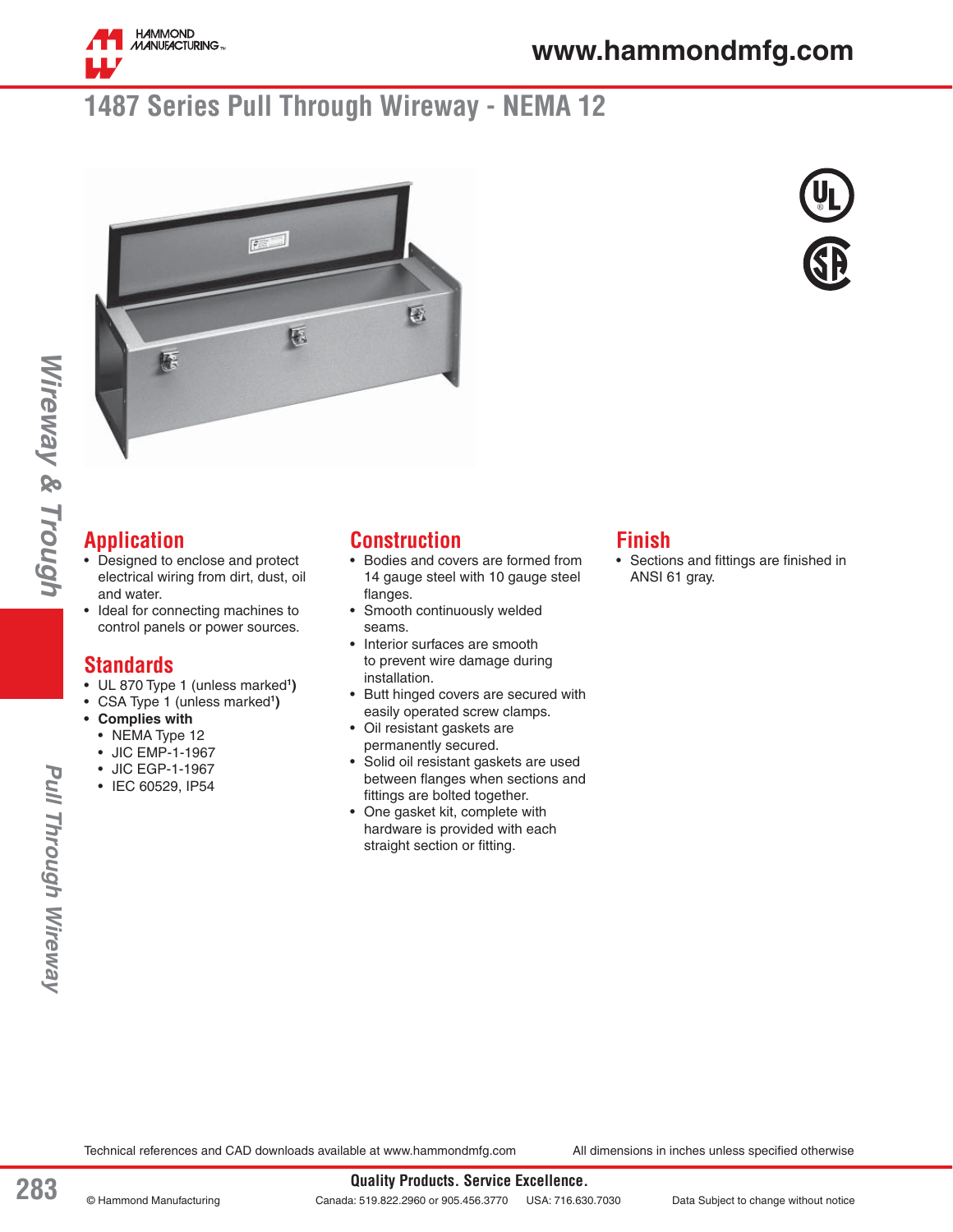# **1487 Series Pull Through Wireway - NEMA 12**



| Description                            | $2.5 \times 2.5$         | $4 \times 4$             | 6x6                  | $8 \times 8$             |
|----------------------------------------|--------------------------|--------------------------|----------------------|--------------------------|
|                                        | Part No.                 | Part No.                 | Part No.             | Part No.                 |
| 12" Section                            | 1487B12                  | 1487C12                  | 1487D12              | 1487E12                  |
| 24" Section                            | 1487B24                  | 1487C24                  | 1487D24              | 1487E24                  |
| 36" Section                            | 1487B36                  | 1487C36                  | 1487D36              | 1487E36                  |
| 48" Section                            | 1487B48                  | 1487C48                  | 1487D48              | 1487E48                  |
| 60" Section                            | 1487B60                  | 1487C60                  | 1487D60              | 1487E60                  |
| 120" Section                           | 1487B120                 | 1487C120                 | 1487D120             | 1487E120                 |
| 60" Long Partition (Barrier)           |                          | 1487CB601                | 1487DB601            | 1487EB601                |
| 1" Nipple                              | 1487BM1                  | 1487CM1                  | 1487DM1              | 1487EM1                  |
| 2" Nipple                              | 1487BM2                  | 1487CM2                  | 1487DM2              | 1487EM2                  |
| 3" Nipple                              | 1487BM3                  | 1487CM3                  | 1487DM3              | 1487EM3                  |
| 6" Nipple                              | 1487BM6                  | 1487CM6                  | 1487DM6              | 1487EM6                  |
| <b>Box Entry Swivel Nipple</b>         | 1487BV1                  | 1487CV1                  | 1487DV1              | 1487EV1                  |
| <b>Standard Swivel Nipple</b>          | 1487BV2                  | 1487CV2                  | 1487DV2              | 1487EV2                  |
| <b>Flexible Fitting</b>                | 1485BFF1                 | 1485CFF <sup>1</sup>     | 1485DFF1             | 1485EFF <sup>1</sup>     |
| <b>Adjustable Fitting</b>              | 1487BX <sup>1</sup>      | 1487CX <sup>1</sup>      | 1487DX <sup>1</sup>  | 1487EX <sup>1</sup>      |
| <b>Cut-Off Fitting</b>                 | 1487BW <sup>1</sup>      | 1487CW <sup>1</sup>      | 1487DW <sup>1</sup>  | 1487EW <sup>1</sup>      |
| 90° Elbow                              | 1487B9P                  | 1487C9P                  | 1487D9P              | 1487E9P                  |
| 45° Elbow                              | 1487B4P                  | 1487C4P                  | 1487D4P              | 1487E4P                  |
| 22.5° Elbow                            | 1487B2P                  | 1487C2P                  | 1487D2P              | 1487E2P                  |
| <b>Tee Fitting</b>                     | 1487BT                   | 1487CT                   | 1487DT               | 1487ET                   |
| <b>Cross Fitting</b>                   | 1487BY                   | <b>1487CY</b>            | 1487DY               | 1487EY                   |
| <b>Center Hole Reducers</b>            |                          |                          |                      |                          |
| Reducer - 4 x 4 to 2.5 x 2.5           |                          | 1487CRC <sup>2</sup>     |                      | $\overline{\phantom{0}}$ |
| Reducer - $6 \times 6$ to $4 \times 4$ |                          |                          | 1487DRC <sup>2</sup> |                          |
| Reducer - $8 \times 8$ to $4 \times 4$ | $\overline{\phantom{0}}$ | $\overline{\phantom{0}}$ | —                    | 1487ERCC <sup>2</sup>    |
| Reducer - $8 \times 8$ to $6 \times 6$ |                          |                          |                      | 1487ERCD <sup>2</sup>    |
| <b>Edge Hole Reducers</b>              |                          |                          |                      |                          |
| Reducer 4 x 4 to 2.5 x 2.5             |                          | 1487CRE <sup>2</sup>     |                      |                          |
| Reducer $6 \times 6$ to $4 \times 4$   | $\overline{\phantom{0}}$ | $\overline{\phantom{0}}$ | 1487DRE <sup>2</sup> |                          |
| Reducer $8 \times 8$ to $4 \times 4$   |                          |                          |                      | 1487EREC <sup>2</sup>    |
| Reducer $8 \times 8$ to $6 \times 6$   |                          |                          |                      | 1487ERED <sup>2</sup>    |
| <b>Box Connector</b>                   | 1487BK <sup>1</sup>      | 1487CK <sup>1</sup>      | 1487DK <sup>1</sup>  | 1487EK <sup>1</sup>      |
| Drop Hanger                            | 1485BL1 <sup>1</sup>     | 1485CL1 <sup>1</sup>     | 1485DL1 <sup>1</sup> | 1485EL1 <sup>1</sup>     |
| <b>Bracket Hanger</b>                  | 1485BL2 <sup>1</sup>     | 1485CL2 <sup>1</sup>     | 1485DL2 <sup>1</sup> | 1485EL2 <sup>1</sup>     |
| <b>Cover Plate</b>                     | 1487BH <sup>2</sup>      | 1487CH <sup>2</sup>      | 1487DH <sup>2</sup>  | 1487EH <sup>2</sup>      |
| Gasket & Screws                        | 1487BS <sup>1</sup>      | 1487CS <sup>1</sup>      | 1487DS <sup>1</sup>  | 1487ES <sup>1</sup>      |

**<sup>1</sup>**Does not meet CSA or UL requirements

**<sup>2</sup>**Maintains ratings on CSA and UL approved wireway

Technical references and CAD downloads available at www.hammondmfg.com All dimensions in inches unless specified otherwise